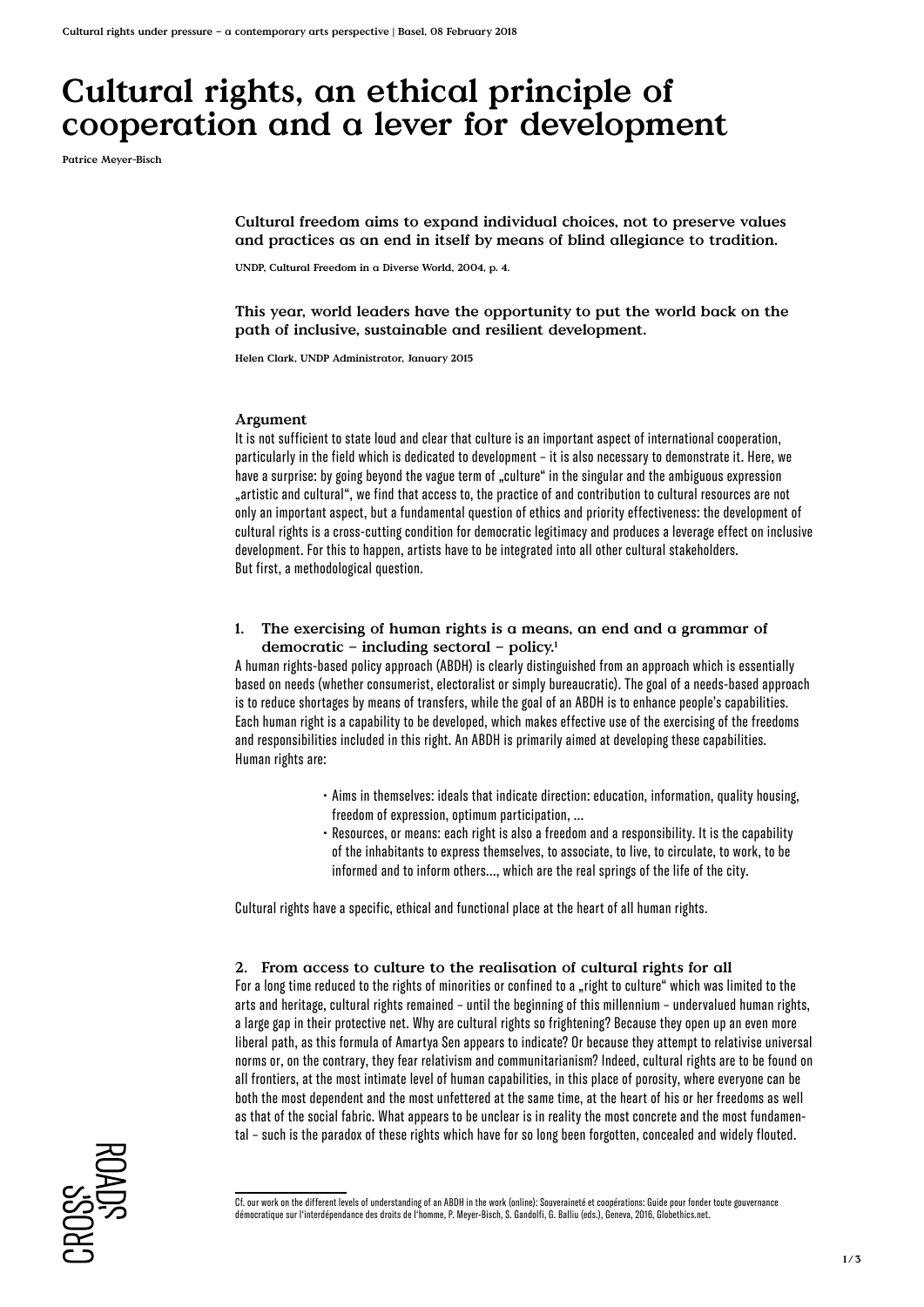A "right to culture" embodies the idea that everyone has the right to something that is defined in variable geometry as "culture". A right to be different gives credence to the idea that everyone is irremediably different, while at the same time concealing the fact that the most intimate of all identities is found from the universal: relationships with life, death, sex, age, others, water, sand, trees, ..., knowledge, filiations.

> In a significant way, cultural freedoms, responsibilities and rights are capabilities relating to touching and being touched, thanks to a diversity of knowledge – of flavours – recognised, shared, chosen or refused, incorporated. What we will call cultural references. These are the rights / freedoms to identify and be identified by means of this diversity of cultural references.

> From a theoretical point of view, cultural rights are the rights of an individual, alone or together with others, to choose and to express his or her identity, to access cultural references and as many resources as are necessary for his or her process of identification.2

The hypothesis is that the richer these references are, the more they enable people to develop by exercising real freedoms in a personal and collective manner. The wealth of references acquired, recognised, chosen or rejected conditions the freedom of the process of identification that each person develops throughout his or her life. The right to participate in cultural life (Article 27 of the Universal Declaration of Human Rights, immediately after Article 26 on the right to education), says much more than a right to "culture"; it refers to access to all the knowledge that is important for daily life which makes it "the bearer of an identity of value and meaning".

The definition of culture adopted by international law is therefore broad, based on the famous UNESCO definition.3 It should be noted, however, that while this definition has the advantage of proposing a broad sense, it remains enumerative, descriptive and therefore vague, since it does not define either its dynamics or the role of individuals as actors, because it remains collectivist (a society or a social group) while disregarding diversities and internal freedoms. That is why, in the declaration of cultural rights, we have refocused the definition on people:

> "The term ,culture' refers to the values, beliefs, convictions, languages, knowledge and arts, traditions, institutions and ways of life through which a person or group expresses its humanity and the meanings it gives to its existence and its development"4; "Culture" itself cannot be a subject; it is a verb, an action – more precisely an interaction – a life which each person must be able to access through knowledge and practices, and to which he or she must also have the freedom to contribute and create.

To recognize and protect specific rights is to recognize and promote for everyone the right to develop their internal and external freedoms – one through the other. But these freedoms are not in the void: between the "formal" freedoms of classic liberals simplified by neo-liberals and the "real" freedoms of those in favour of a more social approach, the thrust of democracy leads us to consider "educated" liberties through participation in numerous cultural resources, freedoms which are tempered by their responsibilities.

# **3. The leverage effect of cultural rights in policies**

**"Cultural action is indeed primordial. It makes it possible to pose the question of human exclusion in a more radical manner than access to the right to housing, work, resources or health. One might think that access to these other rights becomes unavoidable when the right to culture is recognized."**<sup>5</sup>

1. **The cultural domain** refers to resources in terms of knowledge and meaning. If <sub>n</sub>a" culture cannot have sufficiently clear-cut contours to be used as a subject, we can define "cultural factors" as resources (even if they can also act as brakes) that span all domains, from the most advanced arts and sciences to everyday lifestyles (cuisine, housing, education, vocational training …).



<sup>2</sup> Meyer-Bisch, Bidault, 2010, Déclarer les droits culturels. Commentaire de la Déclaration de Fribourg, Geneva, Zurich, Basel, § 0.12, p. 17.

<sup>3</sup> Adopted at the World Conference on Cultural Policies in Mexico City in 1982, taken over for the most part in all recent instruments: "Culture must be considered the totality of distinctive spiritual and material, intellectual and affective traits that characterise a society or a social group and which, in addition to the arts and letters, encompasses lifestyles, ways of living together, value systems, traditions and beliefs".

<sup>4</sup> Freiburg Declaration, Art. 2 (1). This definition has been taken over and developed in General Comment 21 of the Committee on Economic, Social and Cultural Rights in Article 13. See note 4 below.

<sup>5</sup> Joseph Wresinski, Culture et grande pauvreté, Editions Quart-Monde, Paris, 2004, p. 40.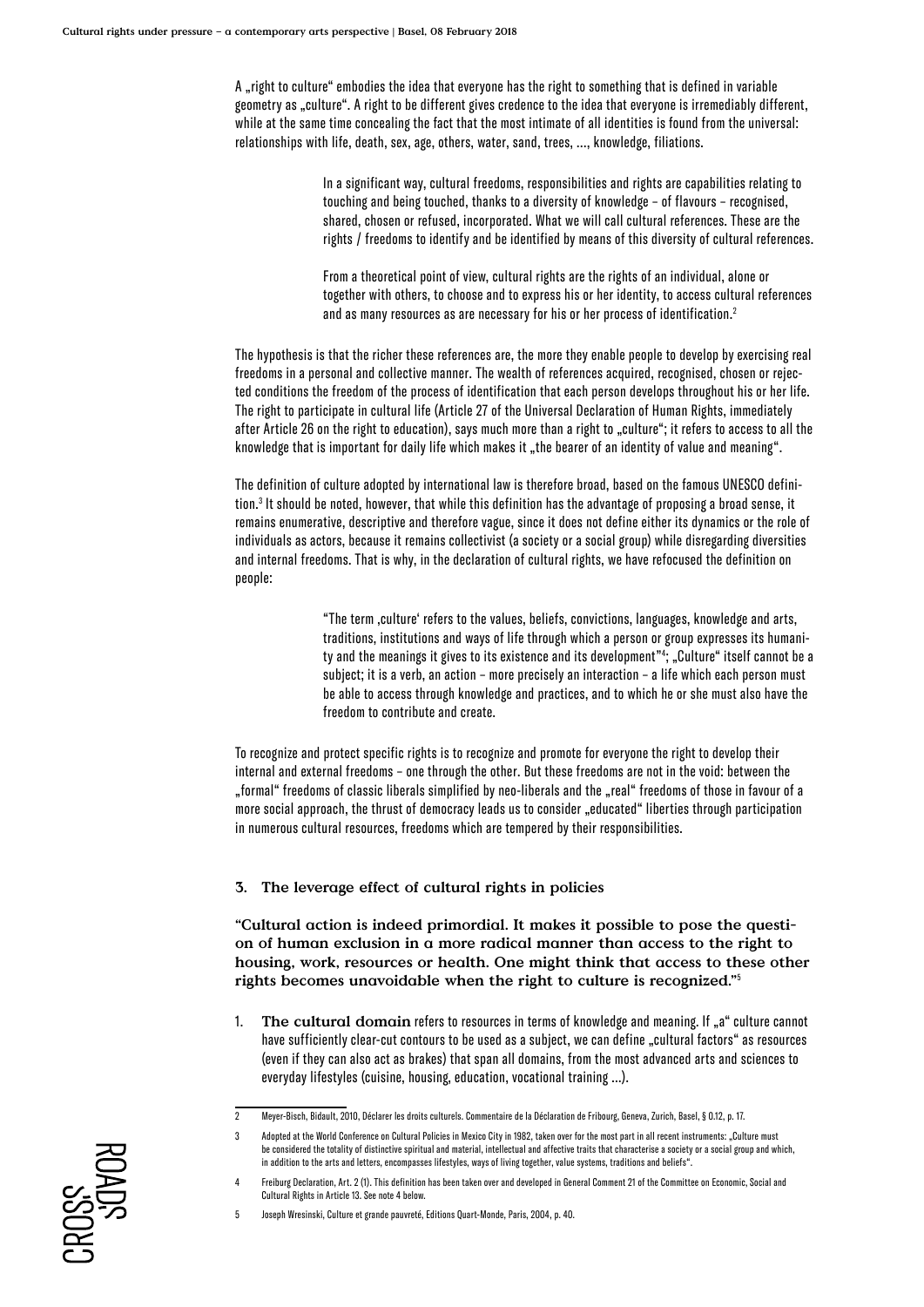- 2. **Artists are cultural actors together with others.** Artists are not alone in bearing the critical and creative dimensions. Other cultural actors, especially scientists, share these functions of creativity, teamwork, training and information. Separating the arts and artists means keeping them away from the population and breaking the chains of creativity that make up the richness of cultural circles.
- 3. **A cultural resource** is understood here to be knowledge: everyone has the right to refer to and develop knowledge as so many quality cultural references. Each cultural factor can be considered a development resource. But these resources can be despised, degraded, destroyed, or simply ignored, especially when they are very embarrassing, too diverse, perhaps. When they constitute a brake (harmful practices with respect to freedoms and/or social ties), they cannot simply be ignored at the risk of provoking conflicts, but have to be debated in order to develop new interpretations.
- 4. **Cultural diversity** covers three types of cultural resources:
	- The diversity of **people** and their organisations: respect for and the development of the rights, freedoms and responsibilities that each person exercises, alone or in common, is the primary resource for sustainable development.
	- The diversity of **cultural disciplines** (according to a broad conception of the cultural field, including lifestyles) constitutes the resources of knowledge.
	- The diversity of environments, habitats (territories with their histories), or "cultural ecosystems", constitute the totality of available heritages: the cultural capital from which a development adapted to the resources available in situ can be conceived in an appropriate manner.
- 5. **Cultural eco-systems**. Developing the richness of a social system from its different angles ecological, economic, political, social – means observing and respecting first of all the value of its cultural resources (knowledge resources), in order to contribute to the development of the capabilities of individuals and organisations. For the process of enriching people and the "cultural eco-system" to work, it is therefore necessary to observe, respect, collect and connect these resources.
- 6. **The leverage effect of cultural rights**. In democracy, each political dimension must correspond to a corresponding human rights dimension. In the cultural sphere, not only cultural policies, but also the cultural dimensions that cut across all policies, it is the cultural rights of each person that are at stake, along with the freedoms and responsibilities associated with them. If the effectiveness of each human right guarantees a personal capacity (food, health, housing, freedom of expression, association, etc.), cultural rights, as rights to knowledge, guarantee such capacities. This is the reason for their leverage effect in the social sector as well as in the economic sector, and of course in the political sector.
- 7. **In conclusion: enhancing cultural resources for a good economy.** Respect for the diversity of cultural references and rights exercised individually or collectively ensures the circulation of knowledge and the complementarity of actors in a "good knowledge economy". Cultural factors – or learning factors - are the primary drivers of innovation. A "good economy" is an economy that values and develops its primary resources: people and their links.
- 8. **Development is inclusive when it includes people, their actors and domains with respect for diversity:** all people, whatever their conditions, all their organisations, whatever their nature, as well as all the domains included in their interdependencies. Each human right is a principle of inclusion, respecting the diversity of people, their actors and their domains and knowledge. Cultural rights, guaranteeing access to, participation in and contributions to knowledge, are the primary factors connecting people, their organisations and domains.
- 9. **Developing instead of fighting poverty.** When people are poor, or even massively poor, they have very little access to cultural expression, to the quality of a language, to the quality of a truly humane and social cuisine, to the quality of housing that is a dignified dwelling. These are all connections between capabilities that need to be recognised in each situation with the appropriate knowledge, first and foremost the knowledge of the inhabitants, in order to be able to develop them. The expression "fight against poverty" is a double negation, a grammatical error, which suggests that it is sufficient to meet needs while recognising and building capabilities (empowerment). Replacing this fight against shortcomings by wealth development means that, case by case, we must define with the people what wealth to develop. Technological neutrality – or failure to take into account the power of cultural factors – is an illusion, and one of the main causes of inefficiency and waste.